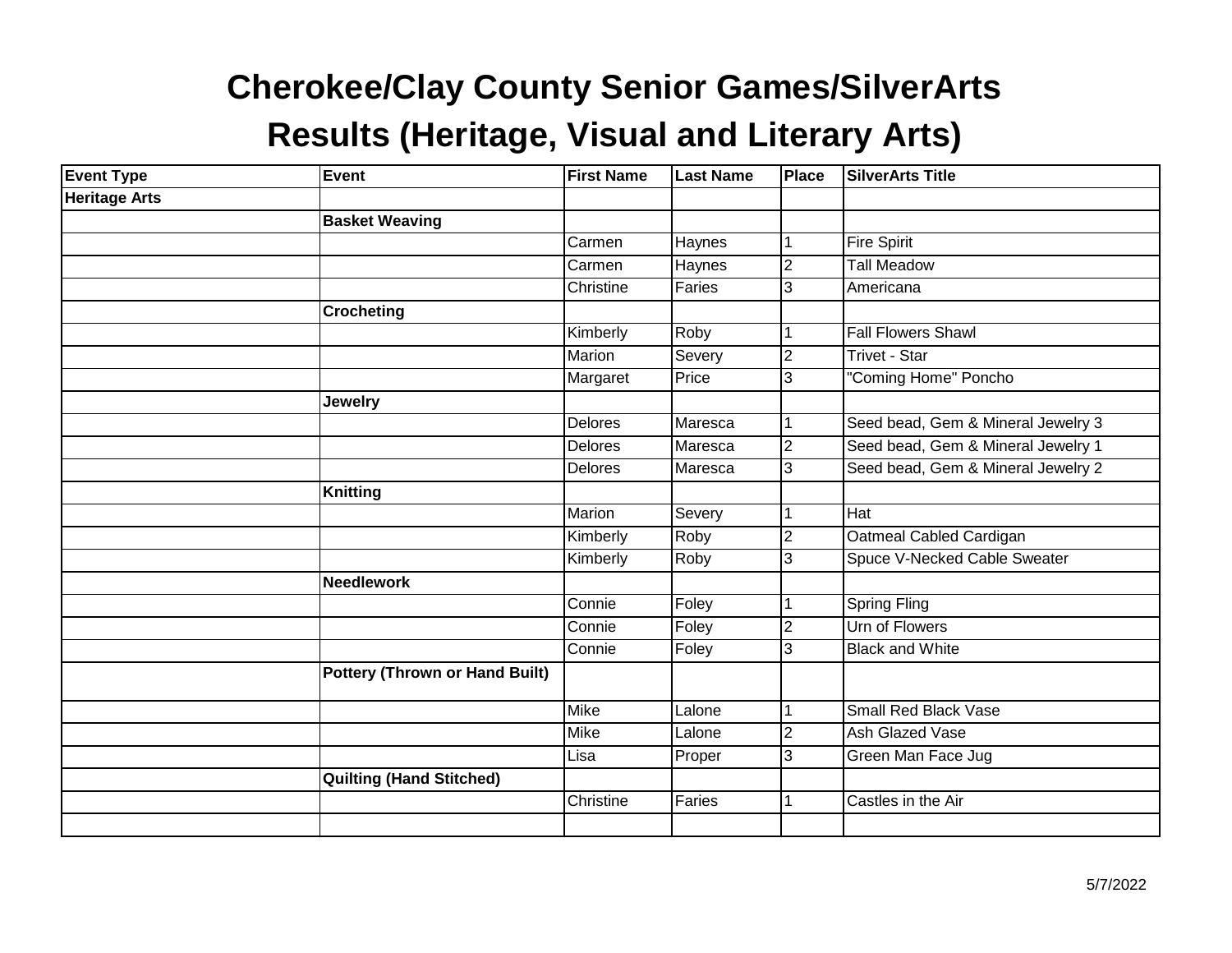| <b>Heritage Arts</b> |                                    |               |                   |                |                                      |
|----------------------|------------------------------------|---------------|-------------------|----------------|--------------------------------------|
|                      | <b>Quilting (Machine Stitched)</b> |               |                   |                |                                      |
|                      |                                    | Susan         | Roper             |                | <b>Miss Mary</b>                     |
|                      |                                    | Cynthia       | Gonzalez          | $\overline{c}$ | Rhapsody in Red                      |
|                      |                                    | Cynthia       | Gonzalez          | 3              | A Wink and a Nod (to 1928)           |
|                      | <b>Stained Glass</b>               |               |                   |                |                                      |
|                      |                                    | Jim           | Allsopp           | 1              | Lone tree                            |
|                      |                                    | Jim           | Allsopp           | $\overline{c}$ | Psychedelic Lion                     |
|                      |                                    | <b>Steve</b>  | Riedel            | 3              | <b>Fish Fantasy</b>                  |
|                      | Weaving                            |               |                   |                |                                      |
|                      |                                    | Linda         | Thompson          | $\mathbf{1}$   | <b>Mobies</b>                        |
|                      |                                    | Linda         | Thompson          | $\overline{2}$ | Scarf                                |
|                      |                                    | Linda         | Thompson          | 3              | Vest - Snake skin                    |
|                      | Woodcarving                        |               |                   |                |                                      |
|                      |                                    | Terence       | Faries            | 1              | Winner takes all                     |
|                      |                                    | David         | Hobby             | $\overline{2}$ | <b>Chief Rutty Face</b>              |
|                      |                                    | <b>Bonnie</b> | Miller            | 3              | Two Donkeys and a Little Black Horse |
|                      | Woodturning                        |               |                   |                |                                      |
|                      |                                    | <b>Mary</b>   | Walsh             | 1              | Walnut fruit bowl                    |
|                      | Woodworking                        |               |                   |                |                                      |
|                      |                                    | David         | Hobby             | $\mathbf{1}$   | Ice tea serving tray                 |
|                      |                                    | David         | Hobby             | 2              | Spalded Alder bread tray             |
|                      |                                    | Cora          | Edwards           | 3              | <b>Twelve Days of Christmas</b>      |
| <b>Literary Arts</b> |                                    |               |                   |                |                                      |
|                      | <b>Essay</b>                       |               |                   |                |                                      |
|                      |                                    | Jane          | <b>Birchfield</b> | 1              | The Kazuri Bead                      |
|                      |                                    | Dwight        | <b>Moss</b>       | $\overline{2}$ | Faith                                |
|                      |                                    | Robert        | Karl              | 3              | <b>CHAOS</b>                         |
|                      |                                    |               |                   |                |                                      |
|                      |                                    |               |                   |                |                                      |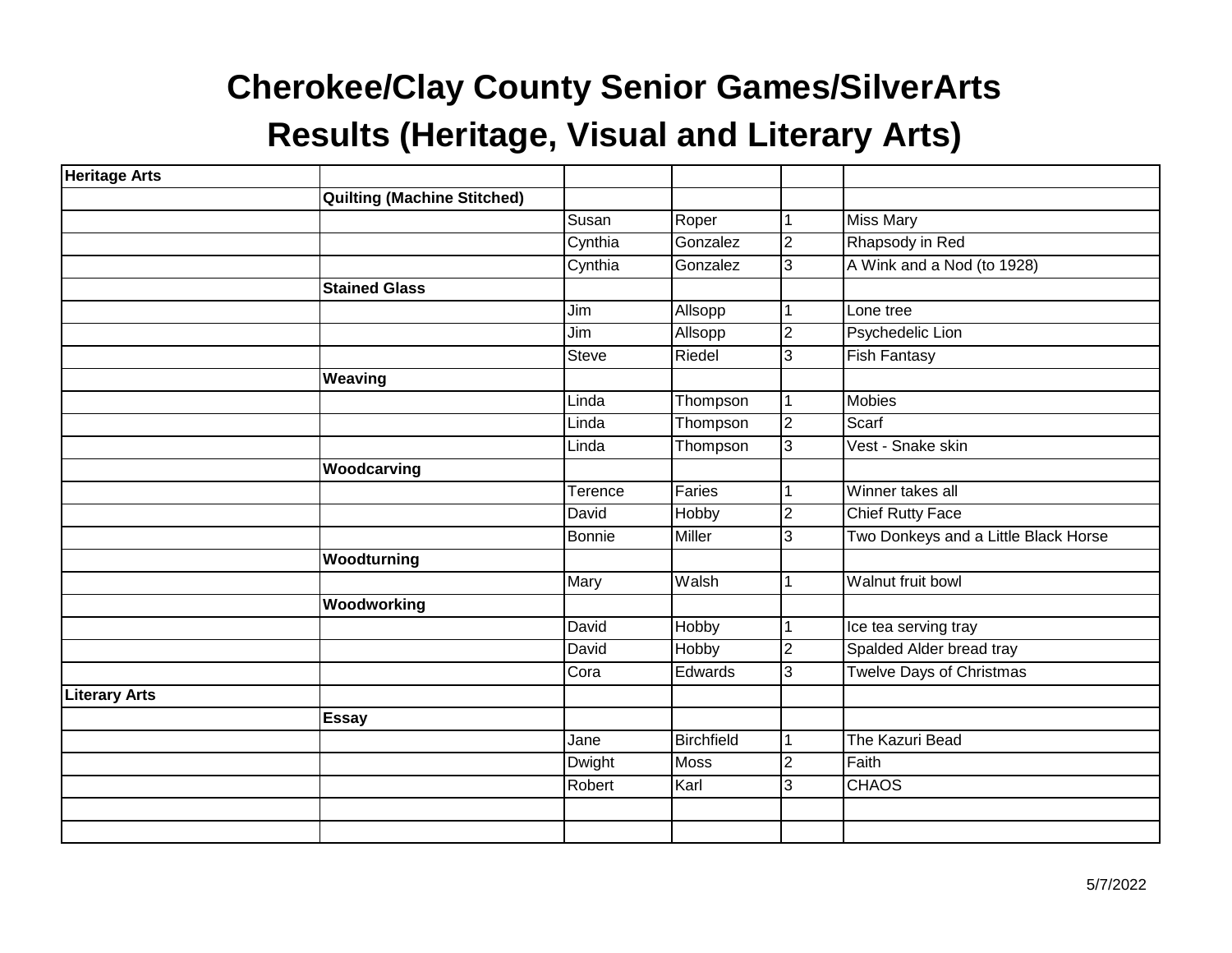| <b>Literary Arts</b> |                         |               |             |                         |                                    |
|----------------------|-------------------------|---------------|-------------|-------------------------|------------------------------------|
|                      | <b>Life Experiences</b> |               |             |                         |                                    |
|                      |                         | <b>Dwight</b> | Moss        |                         | My Turn to be Carried              |
|                      |                         | Janice        | Kirk        | $\overline{2}$          | I'm Dreaming of a Wet Christmas    |
|                      |                         | Raven         | Chiong      | က                       | The Gift                           |
|                      | Poem                    |               |             |                         |                                    |
|                      |                         | Janice        | Kirk        |                         | My Baby                            |
|                      |                         | Raven         | Chiong      | $\overline{\mathsf{c}}$ | PANdemic                           |
|                      |                         | Roxanne       | Nusbaum     | က                       | Mercy and Grace                    |
|                      | <b>Short Story</b>      |               |             |                         |                                    |
|                      |                         | Greg          | Hansen      |                         | <b>Heavenly Glenn</b>              |
|                      |                         | Greg          | Hansen      | $\overline{2}$          | The Human Weapon: Unpredictability |
|                      |                         | Cora          | Larson      | 3                       | The Heirloom Broom                 |
|                      |                         |               |             |                         |                                    |
|                      |                         |               |             |                         |                                    |
| <b>Visual Arts</b>   |                         |               |             |                         |                                    |
|                      | <b>Acrylics</b>         |               |             |                         |                                    |
|                      |                         | Tamara        | Pearson     | 1                       | Sunlight through the Pines         |
|                      |                         | Rosa          | May         | CV                      | <b>True Grit</b>                   |
|                      |                         | Sharol        | Caley       | $\overline{3}$          | <b>Woodland Wonder</b>             |
|                      | <b>Drawing</b>          |               |             |                         |                                    |
|                      |                         | Rosa          | May         |                         | Grandma Ana                        |
|                      | <b>Mixed Media</b>      |               |             |                         |                                    |
|                      |                         | Connie        | Foley       | 1                       | <b>Purple Flowers</b>              |
|                      |                         | Dianne        | Gardner     | $\overline{2}$          | Rolling on the River II            |
|                      |                         | Suzan         | Grinarml    | က                       | Fox Wedding                        |
|                      | Oil                     |               |             |                         |                                    |
|                      |                         | Craig         | Hall        |                         | The Red Sweater                    |
|                      |                         | Dale          | Gorman      | $\overline{2}$          | <b>The Trail</b>                   |
|                      |                         | Craig         | <b>Hall</b> | က                       | Puppy Love                         |